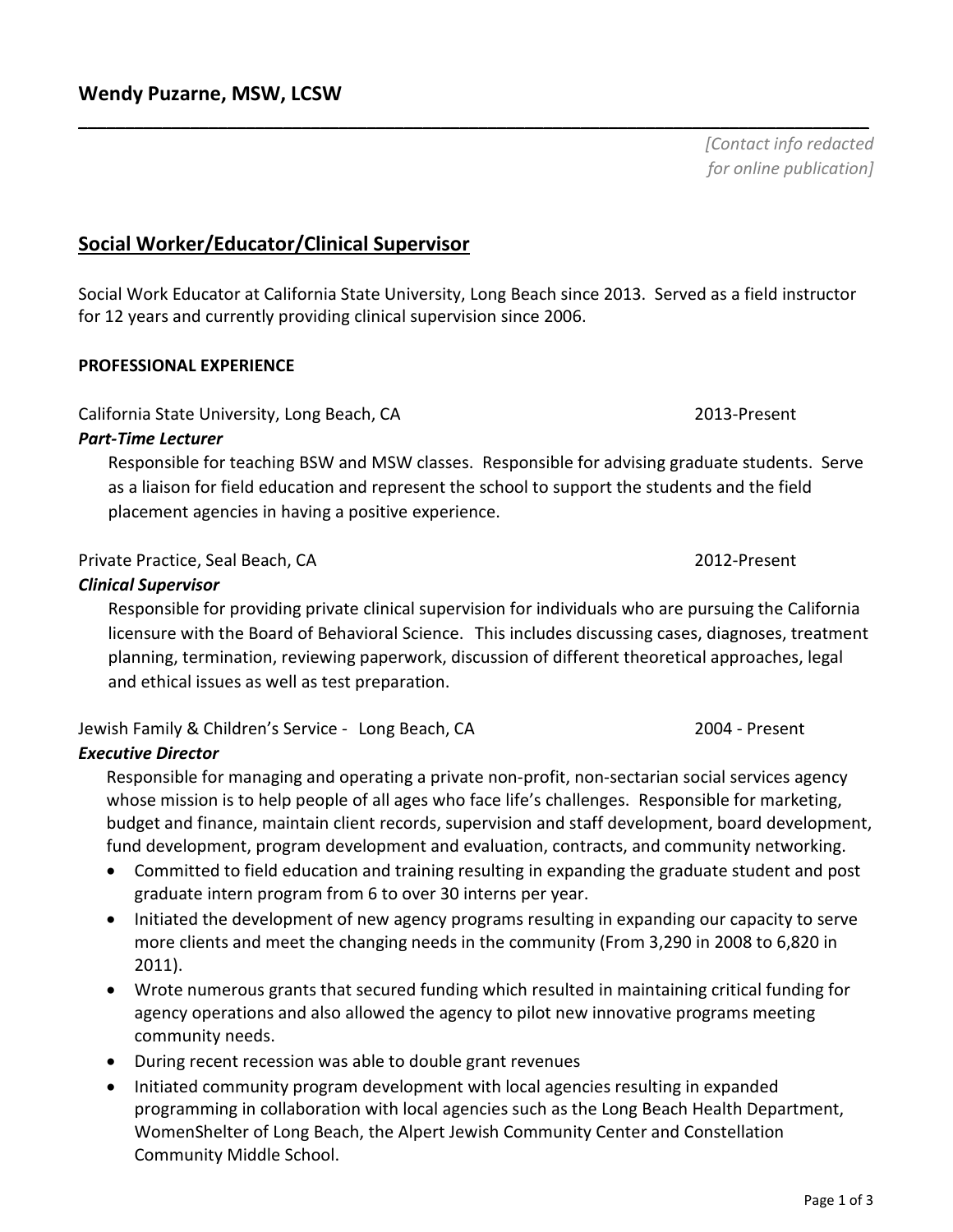- Led a social worker exchange to Israel for the purposes of mutual learning. As a result JFCS started a program for domestic violence victims modeled after program in Israel.
- Workshop presenter and guest speaker on topics such as domestic violence, parenting, nonprofit management and leadership, and interviewing skills for graduating MSW students.
- Over 10 years of field instructor experience providing direct supervision to 1 to 3 students per year. Provide weekly clinical group supervision for graduate and post graduate social work and marriage and family therapy interns.

Jewish Family & Children's Service - Long Beach, CA 2001 - 2004

# *Associate Executive Director*

Responsibilities included working with staff and Executive Director to oversee coordination, development, marketing and implementation of all agency services.

- Developed tools to evaluate and document outcome measures, agency statistics and grant reports.
- Responsible for staff development and training
- Led the marketing committee of the Board of Directors, overseeing the production and dissemination of marketing and public relations material including Portraits and articles for The Chronicle. Duties also included attending community meetings for the purposes of marketing, networking, public relations, fund development and outreach.

Jewish Family & Children's Service - Long Beach, CA 1998-2001 *Clinician for Center for Children, Youth & Families Project Manager, School Groups Program*

Responsible for the delivery of clinical/psychotherapeutic services in all modalities in the Center for Children, Youth & Families (CCYF), including client intake, referrals, assessment, diagnosis, development of a treatment plan and outcome measures. Clients include children/adolescents and their families.

Therapeutic Living Centers for the Blind - Reseda, CA 1979-1988

| <b>Executive Director</b>  | $(1986 - 1988)$ |
|----------------------------|-----------------|
| <b>Program Director</b>    | $(1981 - 1986)$ |
| <b>Recreation Director</b> | $(1979 - 1981)$ |

Managed a residential and educational training program for developmentally disabled, blind adults. Responsible for hiring, supervising and training a staff of 60 and coordinating consultants. Developed and managed a capital and operating budget of more than one million dollars. Acted as liaison between the organization, the Regional Center for the Developmentally Disabled, and other community agencies. Duties as Executive Director included fundraising and coordinating the activities of the Board of Directors.